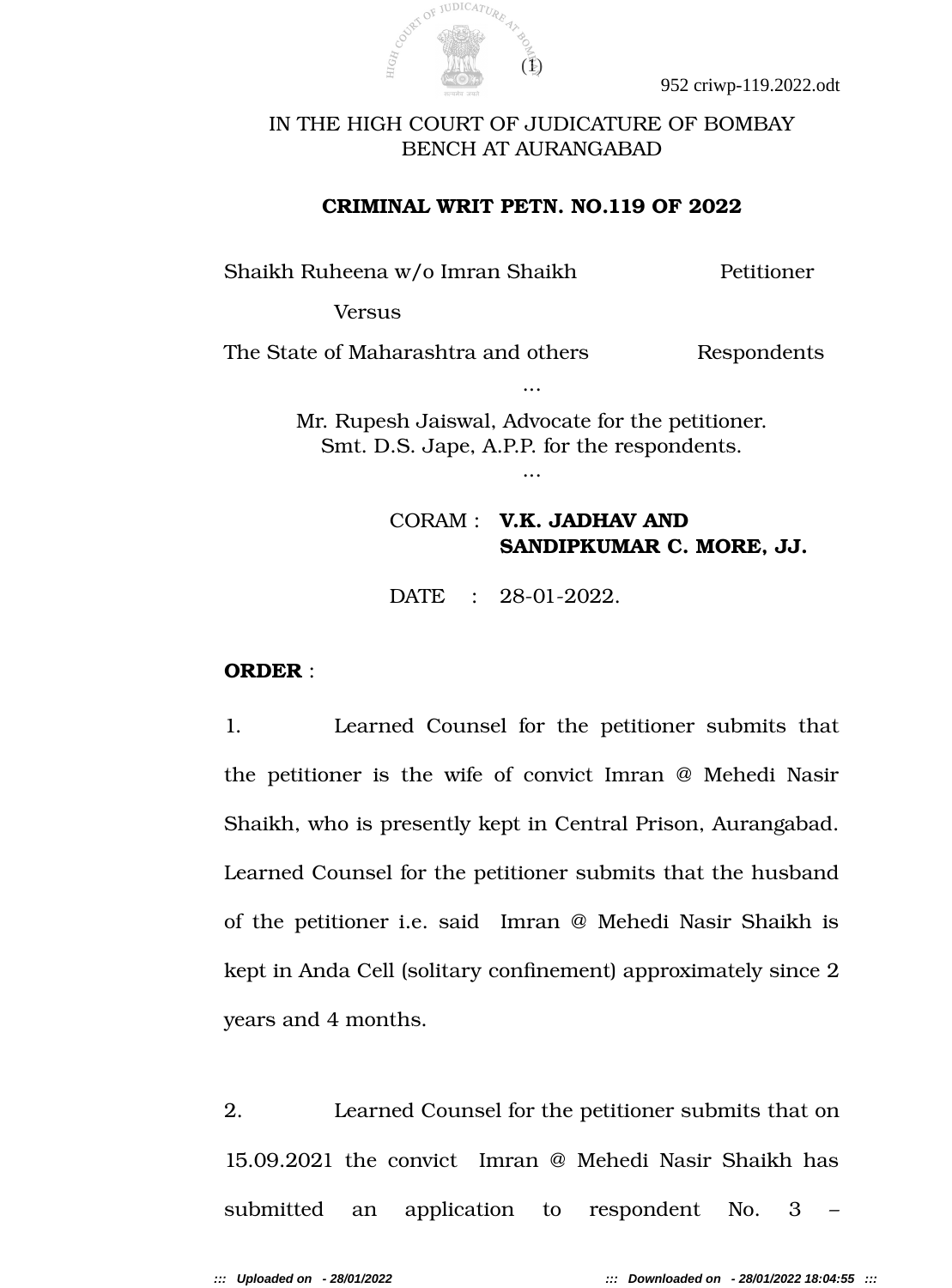

Superintendent of Jail. His contention is reproduced herein-

below in verbatim :

"Respected sir,

Since October 2019 I have been kept in solitary confnement in the Anda Barrack, for complete 1 year. I have been kept alone and then after 1 year other various prisoners who broke some prison rules were kept here for 15 days or most <sup>2</sup> months, but <sup>I</sup> here from <sup>2</sup> years. This Anda Barrack solitary confnement have affected on my mind and psychological mental problems diseases happened and medicines have started. Various types of halucinations happen to me, by keeping me so I have even forgotten to communicate with human being's and every human feeling's have been wiped out even animal's are not kept like this. <sup>I</sup> am not <sup>a</sup> terrorist or affliated to any underworld nor have I broken any prison rules.

> I have various medical problems diseases as-

- (1) My sthenian gravis abnormal response to non depolqrising muscle relaxanis.
- (2) Diebitics sugar
- (3) High Blood Pressure
- (4) 180 stitches on my abdomen liver kidney problem
- (5) Now this psychological mental disease.

Hence in the name of reformation and looking at my medical multiple problems, <sup>I</sup> request you to please remove me from Anda Barrack solitary confnement before this disease of psychological mental disease gets more complicated.

Hope I will be treated as a human and would be removed from Anda Barrack can get my complete medical history from C.M.O.

C.C. to Chief Medical Officer Harsul Central Prison Reformation Centre"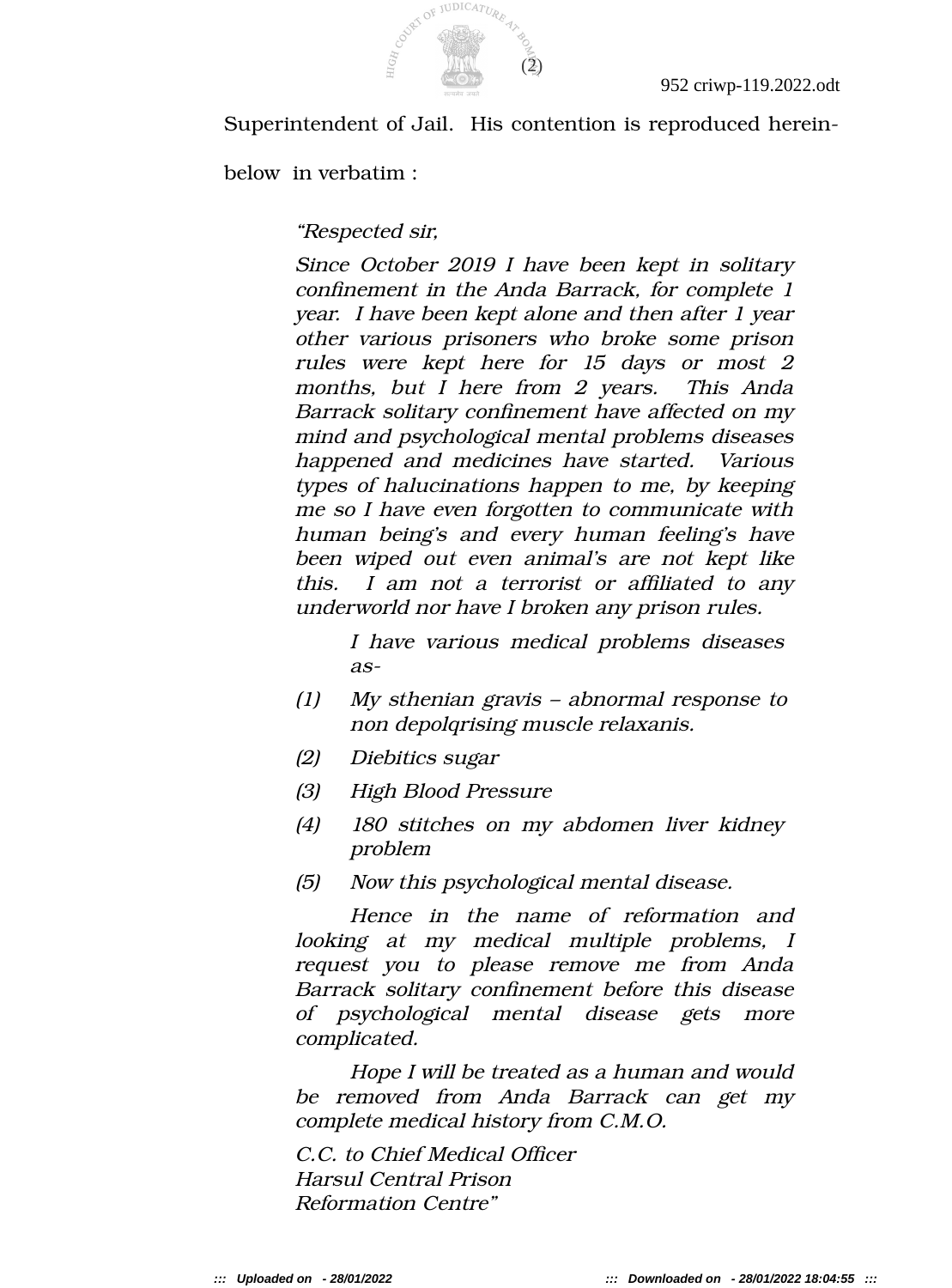

3. Learned Counsel for the petitioner, on instructions, submits that respondent No. 2 – Authority has neither answered the above representation nor taken any corrective measures.

4. Learned Counsel for the petitioner submits that on 01.12.2021 the petitioner (wife of convict Imran @ Mehedi Nasir Shaikh) has fled an application before respondent No.3, stating therein that on 24.11.2021, she has visited her husband and found his health in deteriorating condition. She has also observed that her husband is not in a position to understand her communication. She has also observed that her husband has lost his mental balance. In the said application dated 01.12.2021 she has requested the respondent No. 3 to keep her husband alongwith other prisoners in the jail.

5. Learned Counsel for the petitioner submits that respondent No. 3 has forwarded the said communication of the petitioner dated 01.12.2021 to respondent No. 2. However, by communication dated 10.12.2021 respondent No. 2 has merely forwarded the same to respondent No. 3 for appropriate action in accordance with law.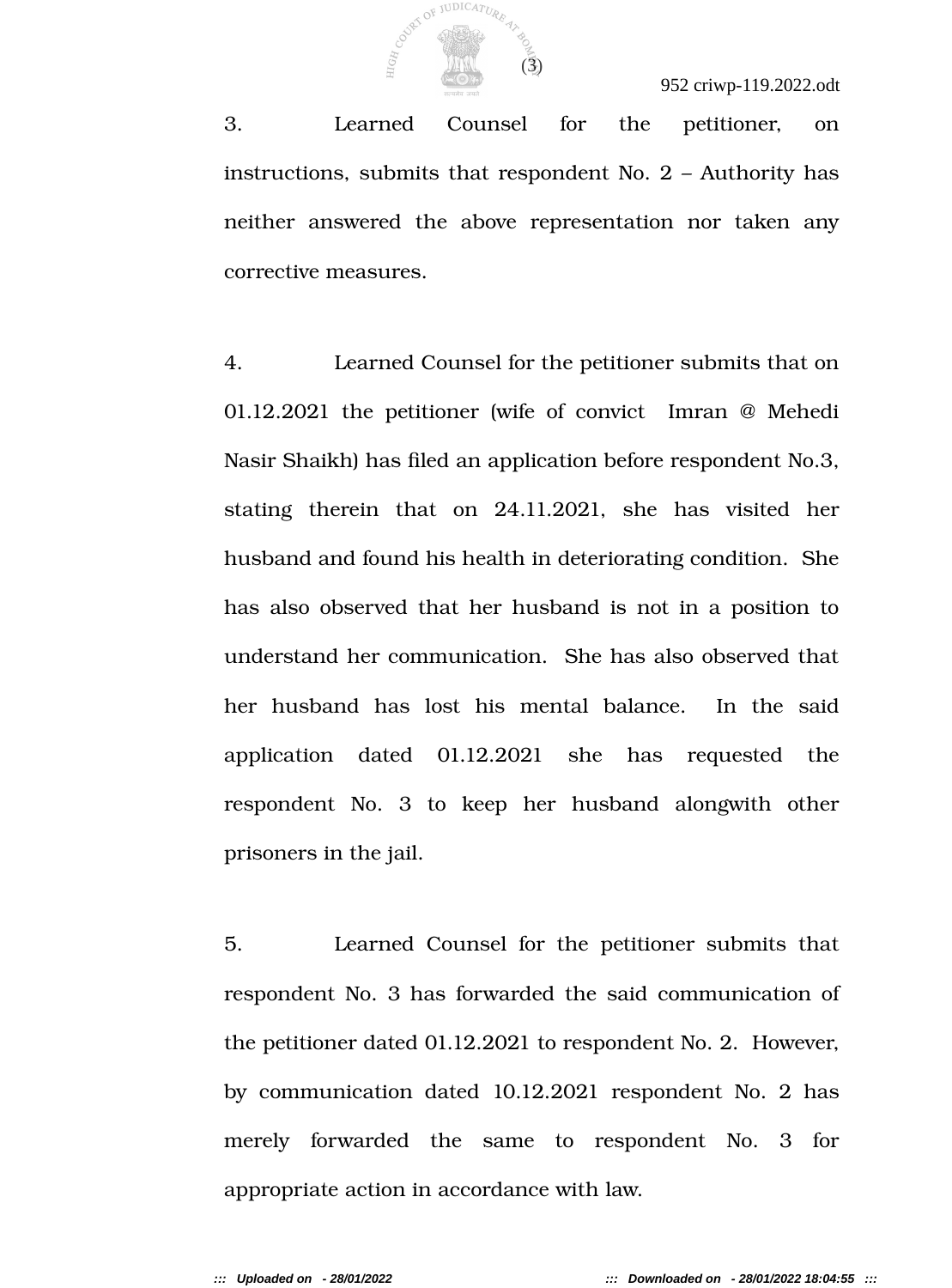Construction of JUDICATURE 47-80

6. Learned Counsel for the petitioner submits that in terms of provisions of Section 45 of the Prisoners Act, 1894 certain acts are declared to be prison offences when committed by prisoner and under Section 46 the punishment for such offences is contemplated. Learned Counsel submits that Section 46 (1) prescribes the punishment for cellular confnement. Section 46 (10) is reproduced herein below :

> "Section 46 - The Superintendent may examine any person touching any such offence, and determine thereupon, and punish such offence by -

> (10) Cellular confnement for any period not exceeding fourteen days:

> Provided that after each period of cellular confnement an interval of not less duration than such period must elapse before the prisoner is again sentenced to cellular or solitary confinement;

> Explanation – Cellular confnement means such confnement with or without labour as entirely secludes <sup>a</sup> prisoner from communication with, but not from sight of, other prisoners".

7. Learned Counsel for the petitioner submits that in

a case of **Charles Gurmukh Sobraj vs Delhi Administration**

**and others**, reported **AIR 1978 SC 1675**, the Supreme Court

in para 192 has observed that solitary confnement, cellular segregation and marginally modifed editions of the same process are inhuman and irrational. Para 192 of the said judgment is reproduced herein below :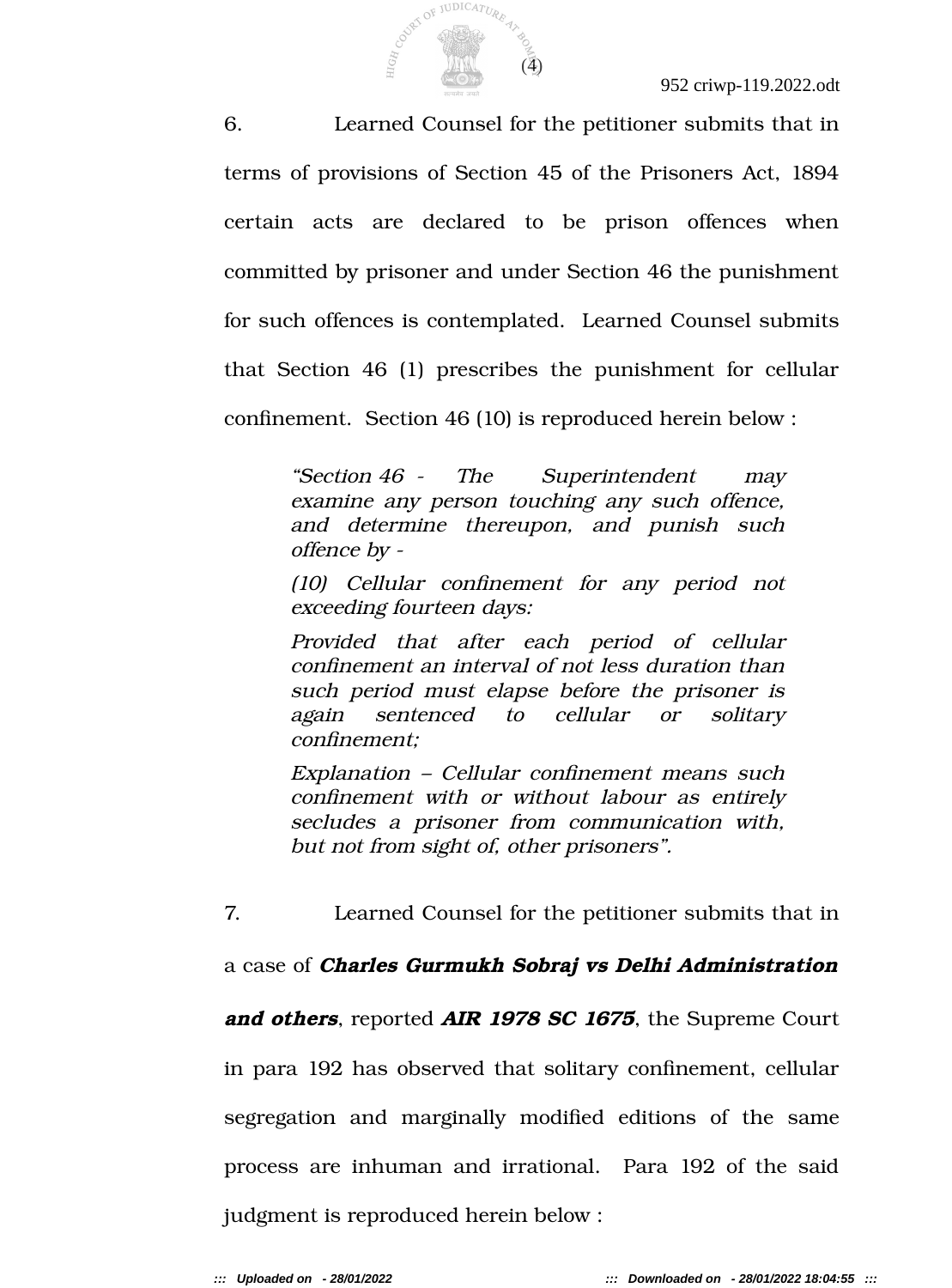

"192. I hold that bar fetters are a barbarity generally and, like whipping, must vanish. Civilised consciousness is hostile to torture within the walled campus. We hold that solitary confnement, cellular segregation and marginally modifed editions of the same process are inhuman and irrational. More dangerous are these expedients when imposed by the untuned and untrained power of a jail superior who has, as part of his professional equipment, no course in human psychology, stressology or physiology, who has to depend on no medical or psychiatric examination, prior to infiction of irons or solitary, who has no obligation to hear the victim before harming him, whose 'reasons' are in English on the histcry- tickets and therefore unknowable and in the Journal to which the prisoner has no access. The revisory power of the Inspector General of Prison, is illusory when the prisoner does not know of his right to seek revision and the Inspector General has no duty to visit the solitary or 'fettered' creatures or to examine every case of such infiction. Jail visitors have no powers to cancel the superintendent's orders nor obligation to hold enquiry save to pity and to make remarks. Periodical parades prisoners, when the visitors or dignitaries call for a turn-out, prove a circus in a zoo from a practical standpoint or/and journal entries and history-tickets a voodoo according to rule, the key point to be noted being that after this public exhibition within the prison. the complaining prisoners are marked men at the iron mercy of the hierarchy. there being no active legal aid project busy within the prison. This ferocious rule of law, rule and nude, cannot be sustain r) ed as anything but arbitrary, unreasonable and procedurally heartless. The peril to its life from the lethal stroke of Articles 14, 19 and 21 read with 13 needs no farfetched argument. The abstruse search for curative guideline in such words as 'dangerous' and 'necessary` forgetting the totalitarian backdrop of stone walls and iron bars, is bidding farewell to raw reality and embracing verbal marga. The law is not abracadabra but at once pragmatic and astute and does not surrender its power before scary exaggerations of security by prison bosses. Alternatives to 'solitary' and 'irons' are available to prison technology, give the will, except where indifference, incompetence and unimaginativeness hold prison authorities prisoner. Social justice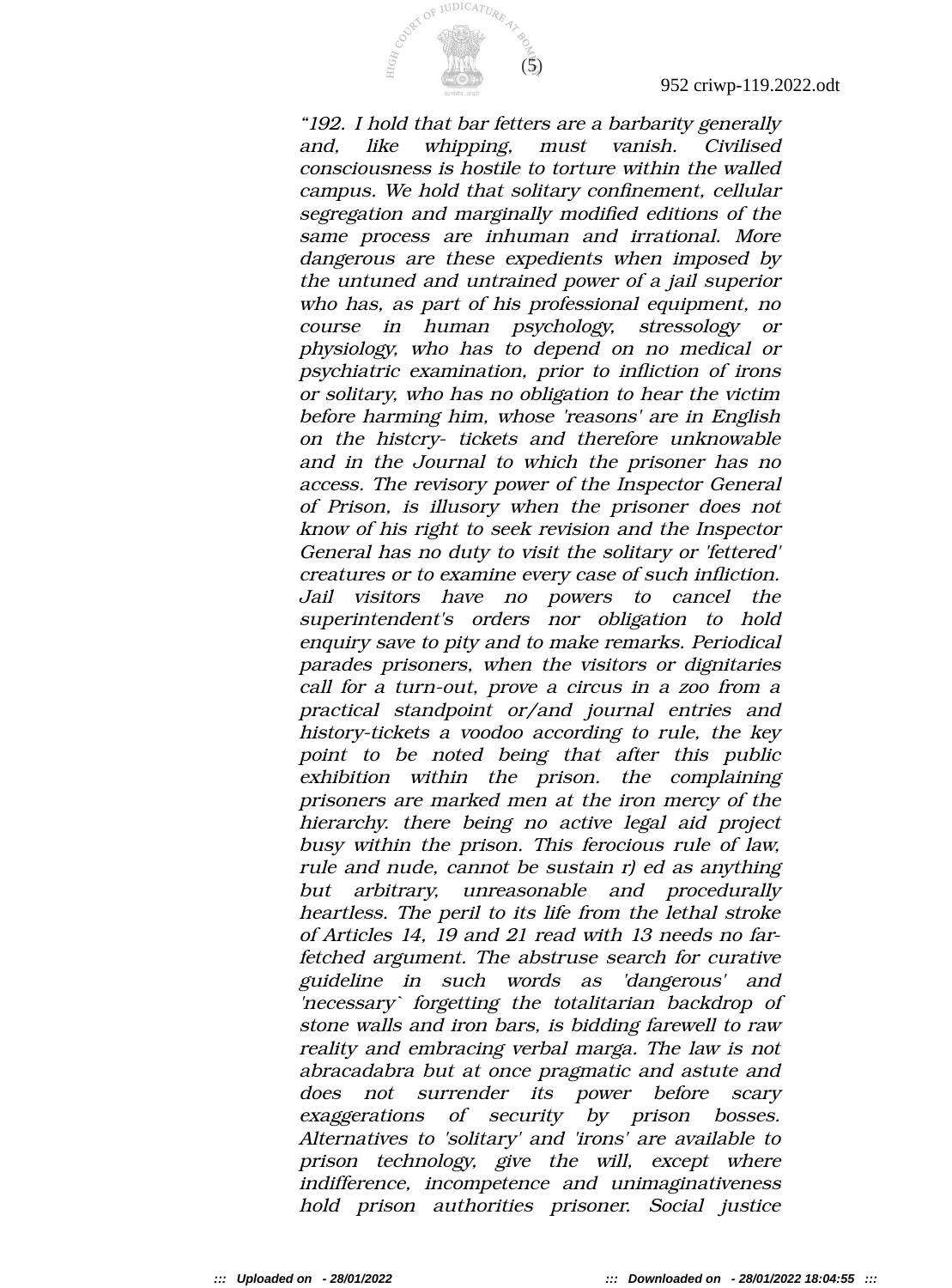

cannot sleep if the Constitution hangs limp where its consumers most need its humanism".

8. We are shocked to read the allegations made in the petition so also in the representation submitted by the prisoner himself and his wife – petitioner before us. Even though in terms of provisions of Section 46 (10) of the Prisoners Act, cellular confnement cannot be awarded exceeding the period of 14 days qualifed by the proviso and explanation, however, the husband of the petitioner convict Imran @ Mehedi Nasir Shaikh is kept in solitary confnement continuously for last 2 years and 4 months. The Administration of High Court, Bench at Aurangabad has received the said communication from the petitioner and accordingly the learned Counsel Mr. Rupesh Jaiswal is appointed by the High Court Legal Services Sub-Committee, Aurangabad to represent the cause of the convict.

9. In the given set of facts, we are inclined to issue notice. But before that we direct certain immediate corrective measures with immediate compliance, as below :

(a) We direct the Chief Judicial Magistrate, Aurangabad to visit the Central Prison, Aurangabad immediately at the most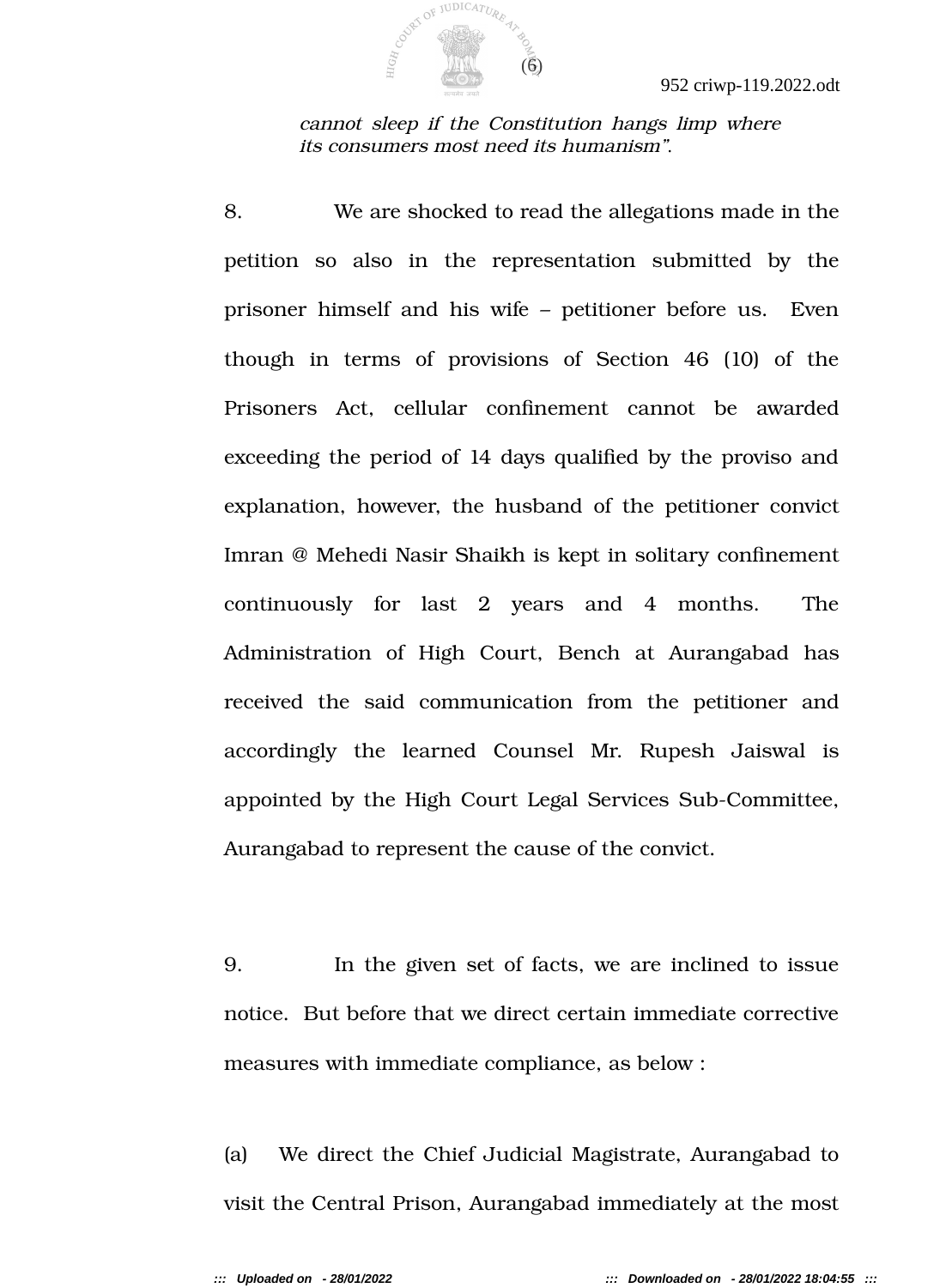

952 criwp-119.2022.odt

tomorrow i.e. on 29.01.2022, record the statement of convict Imran @ Mehedi Nasir Shaikh and also inspect the said Anda Cell wherein the convict Imran @ Mehedi Nasir Shaikh is allegedly kept. Learned Chief Judicial Magistrate shall submit the fact fnding report before us on Monday i.e. 31.01.2022. We also direct the learned Chief Judicial Magistrate to take photographer with him and take photographs of the Anda Cell where the convict is allegedly kept.

(b) We direct the Dean – Government Medical College and Hospital, Aurangabad to constiture a Team of three members to visit the jail forthwith, at the most tomorrow i.e. on 29.01.2022 and examine the convict Imran @ Mehedi Nasir Shaikh, inspect the area of Anda Cell and submit a detailed report about his health condition. We direct that the said Team must consist one Psychiatrist, Physician and any other Expert person.

(c) We further direct the respondents to immediately shift the convict Imran @ Mehedi Nasir Shaikh to any other Cell in the Jail from solitary confnement and submit the report to the Registrar (Judicial) of this Court immediately.